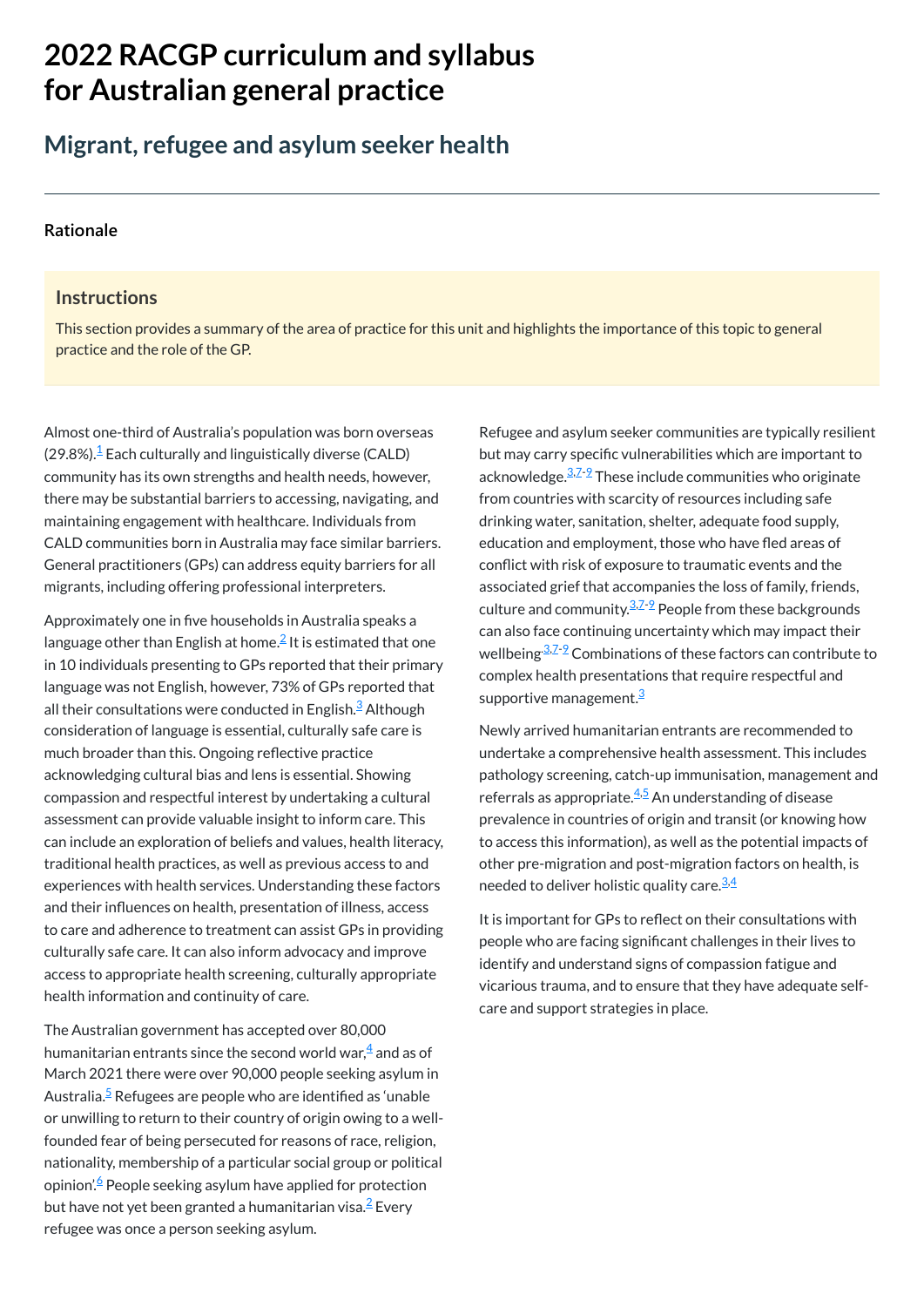# **[Competencies and learning outcomes](javascript:void(0))**

#### **Instructions**

This section lists the knowledge, skills and attitudes that are expected of a GP for this contextual unit. These are expressed as measurable learning outcomes, listed in the left column. These learning outcomes align to the core competency outcomes of the seven core units, which are listed in the column on the right.

| Communication and the patient-doctor relationship                                                                                                 |                                  |
|---------------------------------------------------------------------------------------------------------------------------------------------------|----------------------------------|
| Learning outcomes                                                                                                                                 | Related core competency outcomes |
| The GP is able to:                                                                                                                                |                                  |
| effectively use professional interpreters in consultations with<br>$\bullet$<br>people who speak little or no English, or English as a subsequent | 1.1.6, 1.4.1                     |

| language                                                                                |                                    |
|-----------------------------------------------------------------------------------------|------------------------------------|
| demonstrate the use of culturally safe and responsive<br>communication in consultations | $\vert$ 1.1.3, 1.1.6, 1.3.1, 1.3.2 |

| Applied knowledge and skills                                                                                               |                                   |
|----------------------------------------------------------------------------------------------------------------------------|-----------------------------------|
| Learning outcomes                                                                                                          | Related core competency outcomes  |
| The GP is able to:                                                                                                         |                                   |
| conduct respectful health assessments that consider the<br>migration experience, culture and health literacy of the person | 2.1.1, 2.1.2, 2.1.5, 2.1.6, 2.1.7 |

#### **References**

- <span id="page-1-0"></span>1. Australian Bureau of Statistics. Migration, Australia statistics on Australia's international migration, internal migration and the population by country of birth 2019-20 financial year. Canberra: ABS, 2021 [\(http://www.abs.gov.au/statistics/people/population/migration-australia/2019-20\)](http://www.abs.gov.au/statistics/people/population/migration-australia/2019-20) [Accessed 2 December 2021].
- <span id="page-1-1"></span>2. The United Nations High Commissioner for Refugees. Asylum-Seekers. Geneva: UNHCR, [\(http://www.unhcr.org/en-au/asylum-seekers.html\)](http://www.unhcr.org/en-au/asylum-seekers.html) [date unknown] [Accessed 5 October 2021].
- <span id="page-1-2"></span>3. The Victorian Foundation for Survivors of Torture Inc. Why focus on refugee health? A resource of the Australian Refugee Health Practice Guide. Brunswick, Vic: Foundation House, 2018 [\(https://foundationhouse.org.au/news/australian-refugee-health](https://foundationhouse.org.au/news/australian-refugee-health-practice-guide-launched)practice-guide-launched) [Accessed 2 December 2021].
- <span id="page-1-3"></span>4. The Victorian Foundation for Survivors of Torture Inc. Australian Refugee Health Practice Guide. Brunswick, Vic: Foundation House, 2018 [\(http://refugeehealthguide.org.au\)](http://refugeehealthguide.org.au/) [Accessed 5 October 2021].
- <span id="page-1-4"></span>5. Australian Government Department of Health. Medicare Benefits Schedule (MBS) Health assessment for refugees and other humanitarian entrants. Canberra: Department of Health, 2018 [\(http://www1.health.gov.au/internet/main/publishing.nsf/Content/mbsprimarycare\\_m](http://www1.health.gov.au/internet/main/publishing.nsf/Content/mbsprimarycare_mbsitem_refugees) bsitem\_refugees) [Accessed 5 October 2021].
- <span id="page-1-5"></span>6. The United Nations High Commissioner for Refugees. Convention and Protocol relating to the status of refugees. Geneva: UNHCR, 1951 [\(http://www.unhcr.org/3b66c2aa10.html\)](http://www.unhcr.org/3b66c2aa10.html) [Accessed 2 December 2021].
- <span id="page-1-6"></span>7.Ahpra Medical Board. Good medical practice: A code of conduct for doctors in Australia. Melbourne: Ahpra, 2020 (http://www.medicalboard.gov.au/codes[guidelines-policies/code-of-conduct.aspx\)](http://www.medicalboard.gov.au/codes-guidelines-policies/code-of-conduct.aspx) [Accessed 5 October 2021].
- 8. Bayram C, Ryan R, Harrison C, et al. Consultations conducted in languages other than English in Australian general practice. Aust Fam Physician 2016;45(1–2):9–13 [\(http://www.racgp.org.au/afp/2016/januaryfebruary/consultations-conducted-in](http://www.racgp.org.au/afp/2016/januaryfebruary/consultations-conducted-in-languages-other-than-english-in-australian-general-practice)languages-other-than-english-in-australian-general-practice) [Accessed 2 December 2021].
- <span id="page-1-7"></span>9. Huang YT, Phillips C. Telephone interpreters in general practice - Bridging the barriers to their use. Aust Fam Physician 2009;38(6):443–46.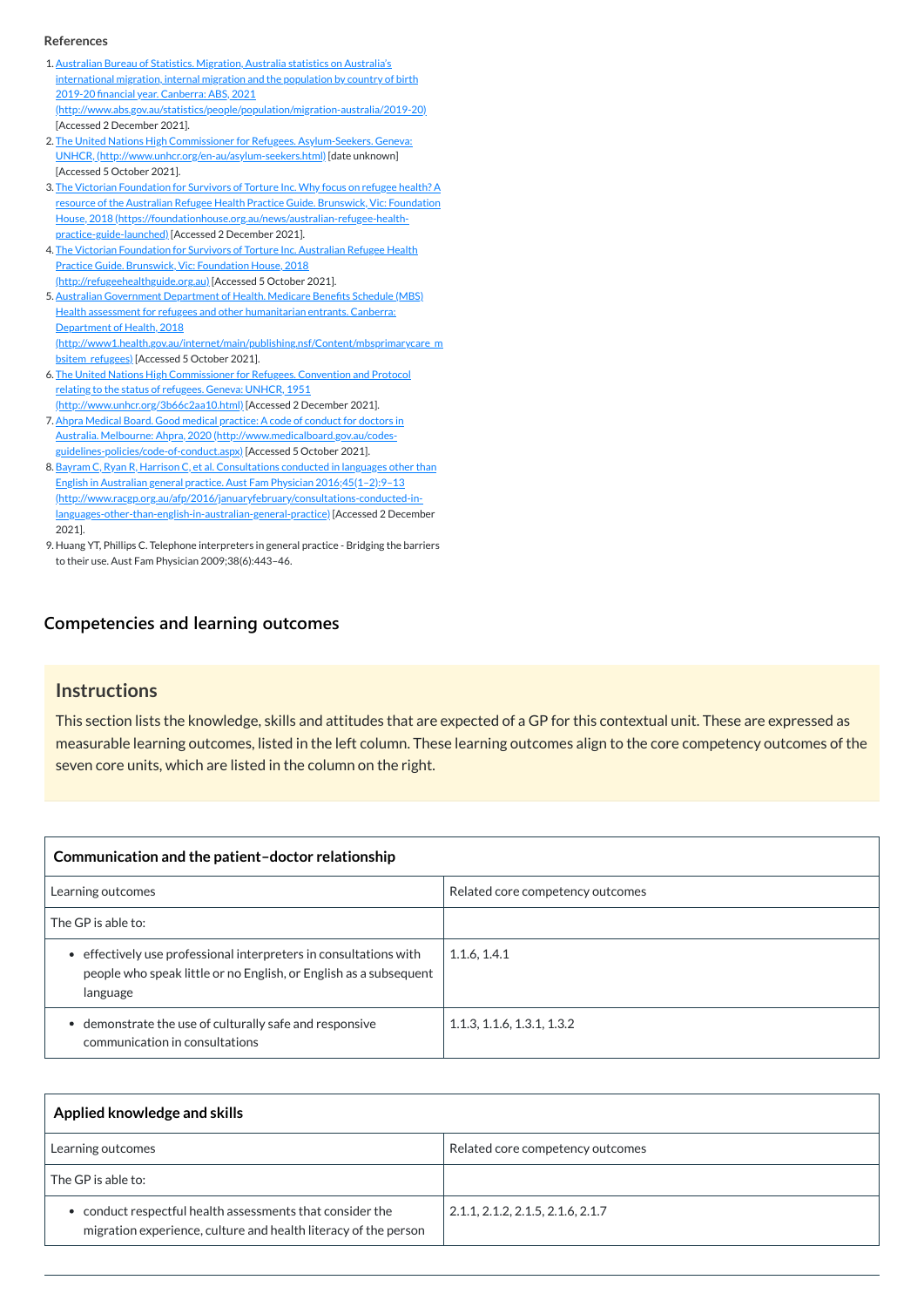| Applied knowledge and skills                                                                                                                                                           |                            |
|----------------------------------------------------------------------------------------------------------------------------------------------------------------------------------------|----------------------------|
| provide trauma-informed care through establishing a safe,<br>therapeutic relationship that acknowledges power differentials<br>and potential impacts of previous traumatic experiences | 2.1.8, 2.2.2, 2.3.1, 2.3.2 |
| collaborate with multidisciplinary teams to provide culturally<br>safe care to migrants, refugees and asylum seekers                                                                   | 2.3.1, 2.3.2, 2.3.4        |

| Population health and the context of general practice                                                                                                                                       |                                  |
|---------------------------------------------------------------------------------------------------------------------------------------------------------------------------------------------|----------------------------------|
| Learning outcomes                                                                                                                                                                           | Related core competency outcomes |
| The GP is able to:                                                                                                                                                                          |                                  |
| consider patterns of disease commonly experienced by<br>migrants, refugees and asylum seekers and provide appropriate<br>recommendations, including vaccinations and access to<br>screening | 3.1.1, 3.1.3, 3.1.4, 3.2.3       |
| advocate for the removal of barriers to health equity regarding<br>the care of migrants, refugees and asylum seekers                                                                        | 3.2.1, 3.2.2, 3.2.3, 3.2.4       |

| <b>Professional and ethical role</b>                                                                                                                |                                  |
|-----------------------------------------------------------------------------------------------------------------------------------------------------|----------------------------------|
| Learning outcomes                                                                                                                                   | Related core competency outcomes |
| The GP is able to:                                                                                                                                  |                                  |
| • explore and identify own cultural lens and bias and reflect on<br>how these impact provision of care for migrants, refugees and<br>asylum seekers | 4.2.1, 4.2.2, 4.2.4              |

| Organisational and legal dimensions                                                                                                                                          |                                  |
|------------------------------------------------------------------------------------------------------------------------------------------------------------------------------|----------------------------------|
| Learning outcomes                                                                                                                                                            | Related core competency outcomes |
| The GP is able to:                                                                                                                                                           |                                  |
| • demonstrate familiarity of the evidence-based<br>recommendations, guidelines and relevant MBS items for health<br>assessments for refugees and other humanitarian entrants | 5.2.1, 5.2.3, 5.2.5              |

# **Instructions**

This section includes tips related to this unit from experienced GPs. This list is in no way exhaustive but gives you tips to consider applying to your practice.

**Extension exercise:** Speak to your study group or colleagues to see if they have further tips to add to the list.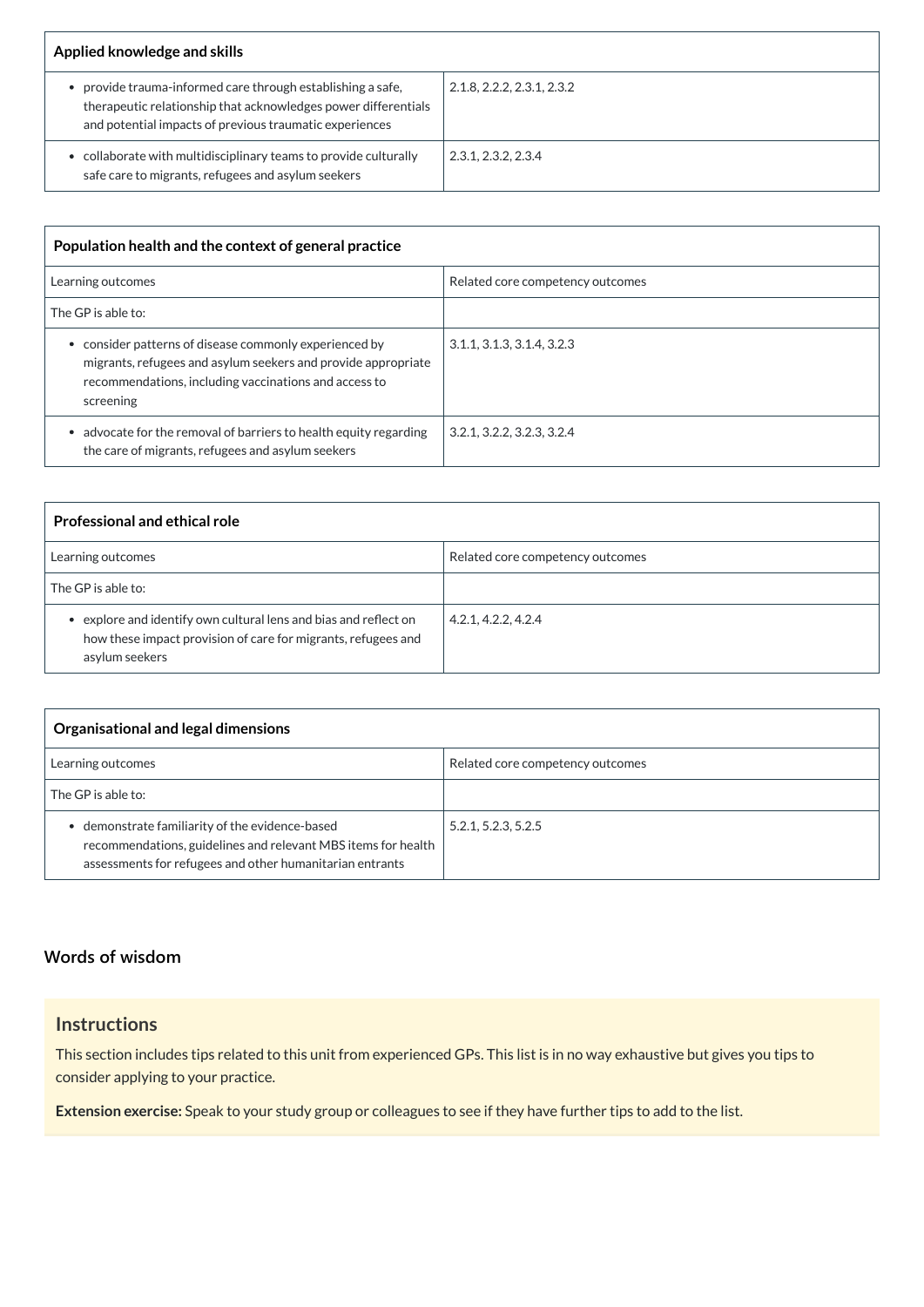- **1.** Australian society is rich with cultural and linguistic diversity. Developing therapeutic relationships with patients from culturally and linguistically diverse communities is an essential and rewarding part of general practice in Australia. Continuously reflecting on your own cultural beliefs and cultural lens and how they impact your consultations and therapeutic relationships is essential in building trust and rapport with patients from all cultural backgrounds.
- **2.** To provide effective care, ensure there is adequate time during consultations to explore cultural differences with respect and humility. It is important to remember that each patient is unique and has unique needs, and not to make assumptions based on stereotypes. Take the time to reflect on your cultural lens.
- **3.** Consistently offer professional interpreters for consultations and develop strategies to use interpreters effectively. Keep the interpreting service phone number and your access code accessible in your consultation room.
- **4.** Identify your local referral pathways and find suitable patient information resources in languages used in your community, recognising that patients may not be able to read the language they speak and that resources that present information visually may be most suitable.
- **5.** Asking your patients about their country of origin and migration story in a culturally sensitive, trauma-informed way can help establish rapport, help you understand their health risks and protective factors, and inform your screening and clinical decision-making.
- **6.** Many patients who have travelled to Australia as refugees or asylum seekers are likely to have experienced trauma. It is rarely necessary to ask in detail about a patient's trauma history and it is important to consider the potential for triggering a trauma response. It is also important to be aware of the potential role that trauma might be playing in a patient's health. A trauma-informed approach to care is essential.

The questions in the table below are ordered according to the RACGP clinical exam assessment areas [\(https://www.racgp.org.au/getmedia/f93428f5-c902-44f2-b98a-e56d9680e8ab/Clinical-Competency-Rubric.pdf.aspx\)](https://www.racgp.org.au/getmedia/f93428f5-c902-44f2-b98a-e56d9680e8ab/Clinical-Competency-Rubric.pdf.aspx) and domains, to prompt you to think about different aspects of the case example.

Note that these are examples only of questions that may be asked in your assessments.

# **[Case consultation example](javascript:void(0))**

### **Instructions**

- 1. Read this example of a common case consultation for this unit in general practice.
- 2. Thinking about the case example, reflect on and answer the questions in the table below.

You can do this either on your own or with a study partner or supervisor.

**Extension exercise**: Create your own questions or develop a new case to further your learning.



**Jamil is a 40-year-old Kurdish man from Iran who presents to your reception desk quite distressed, asking** to see a doctor as he needs medicine to help him sleep. Jamil is new to your clinic. He tells the receptionist he has no money to pay for the visit or any medicine. When you call him in from the waiting room you **notice that he is standing by the front door ofthe clinic and he appears anxious and uncomfortable.**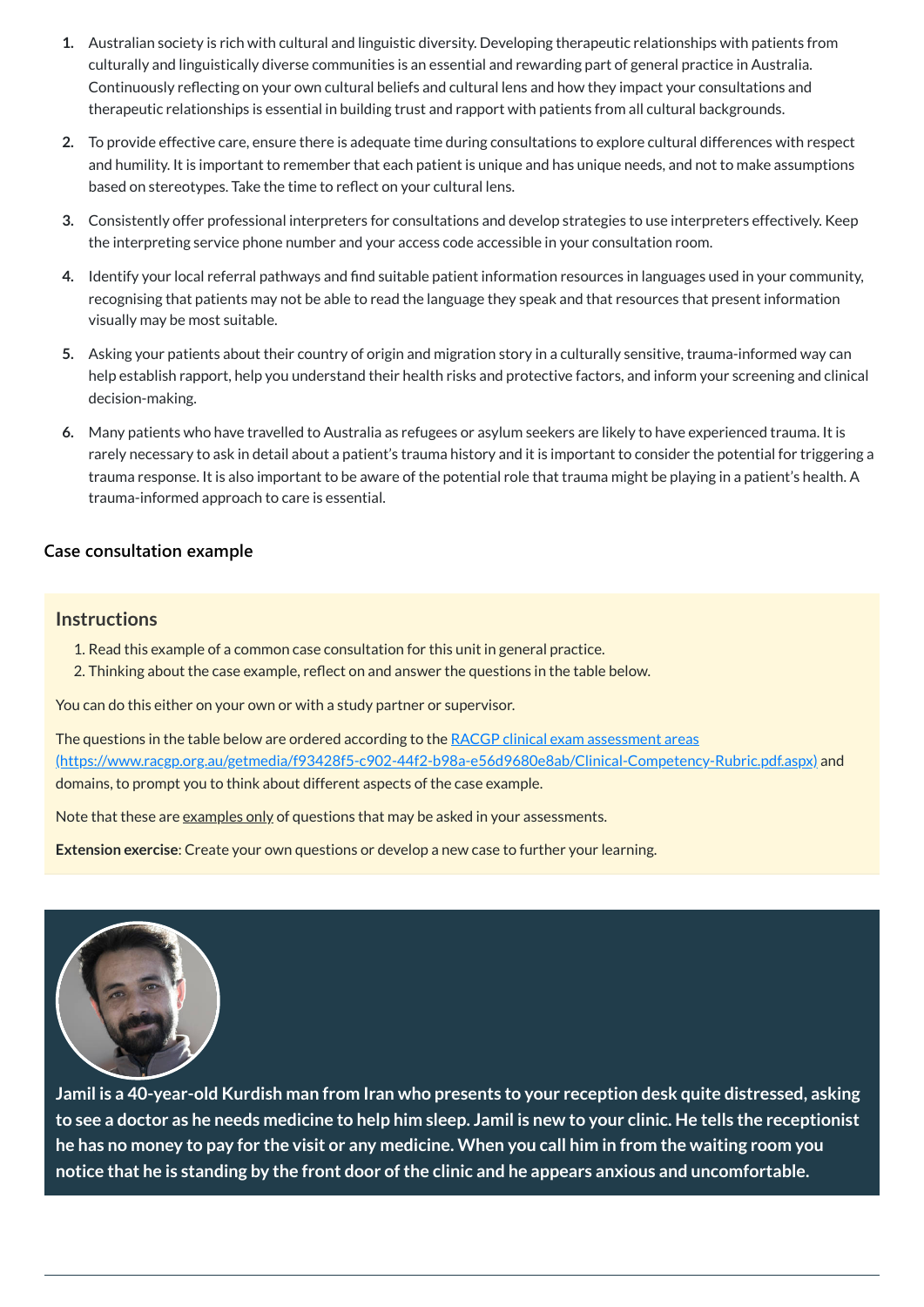| Questions for you to consider                                                                                                                                                                                                                                                            |                                                      | <b>Domains</b> |
|------------------------------------------------------------------------------------------------------------------------------------------------------------------------------------------------------------------------------------------------------------------------------------------|------------------------------------------------------|----------------|
| How would you determine if an interpreter should be used<br>in this consultation?                                                                                                                                                                                                        | 1. Communication and consultation skills             | 1,2,5          |
| If Jamil attended with his brother who speaks English,<br>would it be reasonable to ask him to interpret for Jamil in<br>the consultation?                                                                                                                                               |                                                      |                |
| How would you organise to use an interpreter?                                                                                                                                                                                                                                            |                                                      |                |
| What questions might you ask when doing a cultural<br>assessment?                                                                                                                                                                                                                        |                                                      |                |
| Would you approach this consultation differently if Jamil<br>was female? How would you ask about her preference to be<br>seen by a doctor of a particular gender? How might you<br>explore concerns about risk of family violence or previous<br>sexual trauma in a trauma-informed way? |                                                      |                |
| What non-verbal cues have you noticed already?                                                                                                                                                                                                                                           |                                                      |                |
| How would you identify if Jamil is a refugee or seeking<br>asylum?                                                                                                                                                                                                                       | 2. Clinical information gathering and interpretation | $\overline{2}$ |
| Identify the key aspects of taking a trauma-informed<br>history to explore Jamil's sleep difficulties.                                                                                                                                                                                   |                                                      |                |
| How might you explore whether Jamil has experienced<br>trauma to determine if this is contributing to his<br>presentation?                                                                                                                                                               |                                                      |                |
| What symptoms would make you consider a diagnosis of<br>post-traumatic stress disorder?                                                                                                                                                                                                  | 3. Making a diagnosis, decision making and reasoning | $\overline{2}$ |
| If this was an 11-year-old child with sleep difficulties who<br>had spent time in immigration detention, how would you<br>approach this consultation?                                                                                                                                    |                                                      |                |
| If Jamil presented with a history of fever and a cough, what<br>differential diagnoses would you consider?                                                                                                                                                                               |                                                      |                |
| What resources could you use to give Jamil information<br>about sleep hygiene in his language?                                                                                                                                                                                           | 4. Clinical management and therapeutic reasoning     | 2              |

How would you approach his request for medicine to help him sleep?

What would you need to consider if this was a 26-year-old woman from Ethiopia who has had genital cutting or circumcision and presents at 22 weeks of pregnancy? What local services are available to support people from culturally and linguistically diverse communities with mental health concerns?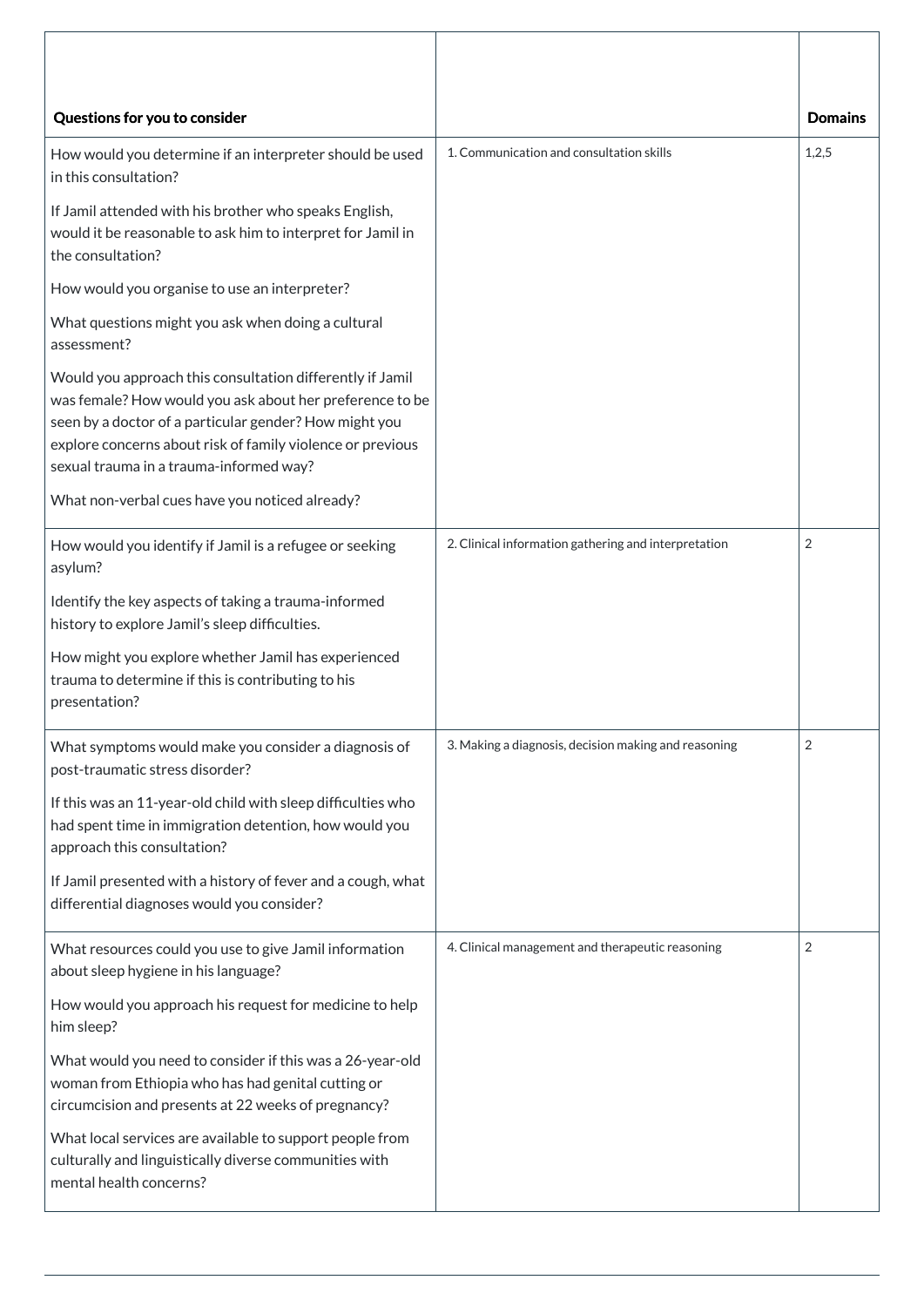| Questions for you to consider                                                                                                                       |                                                            | <b>Domains</b> |
|-----------------------------------------------------------------------------------------------------------------------------------------------------|------------------------------------------------------------|----------------|
| If Jamil had recently arrived in Australia, what health<br>screening might you consider?                                                            | 5. Preventive and population health                        | 1,2,3          |
| What resources could you use to ensure a rational<br>approach to screening investigations?                                                          |                                                            |                |
| How would you identify what community resources might<br>be available to support Jamil?                                                             |                                                            |                |
| Use reflective practice to assess how you feel about this<br>consultation. Do you have any learning needs arising from<br>it?                       | 6. Professionalism                                         | 4              |
| If this was a Muslim woman in a burga, how would you<br>reflect on your own cultural lens to minimise impacts on<br>the consultation?               |                                                            |                |
| At your practice, how do you record a patient's preferred<br>language, ethnicity, and need for an interpreter?                                      | 7. General practice systems and regulatory requirement     | 5              |
| Would you have any legal obligations to consider if Jamil<br>presented with psychotic symptoms and was the sole carer<br>of his seven-year-old son? |                                                            |                |
| What is your approach to patients who can't afford to pay<br>for healthcare?                                                                        |                                                            |                |
| If you were concerned that Jamil had a metabolic cause for<br>his agitation and insomnia, how would you gain informed<br>consent for blood tests?   | 8. Procedural skills                                       | $\overline{2}$ |
| How would you address Jamil's concerns about<br>destitution?                                                                                        | 9. Managing uncertainty                                    | $\overline{2}$ |
| How would you manage Jamil if you could not exclude a<br>mental health cause for his symptoms?                                                      |                                                            |                |
| If Jamil spoke limited English and presented with chest<br>pain, how would you approach the consultation?                                           | 10. Identifying and managing the significantly ill patient | 2              |
| If you were concerned that Jamil was at risk of suicide, how                                                                                        |                                                            |                |

**[Learning strategies](javascript:void(0))**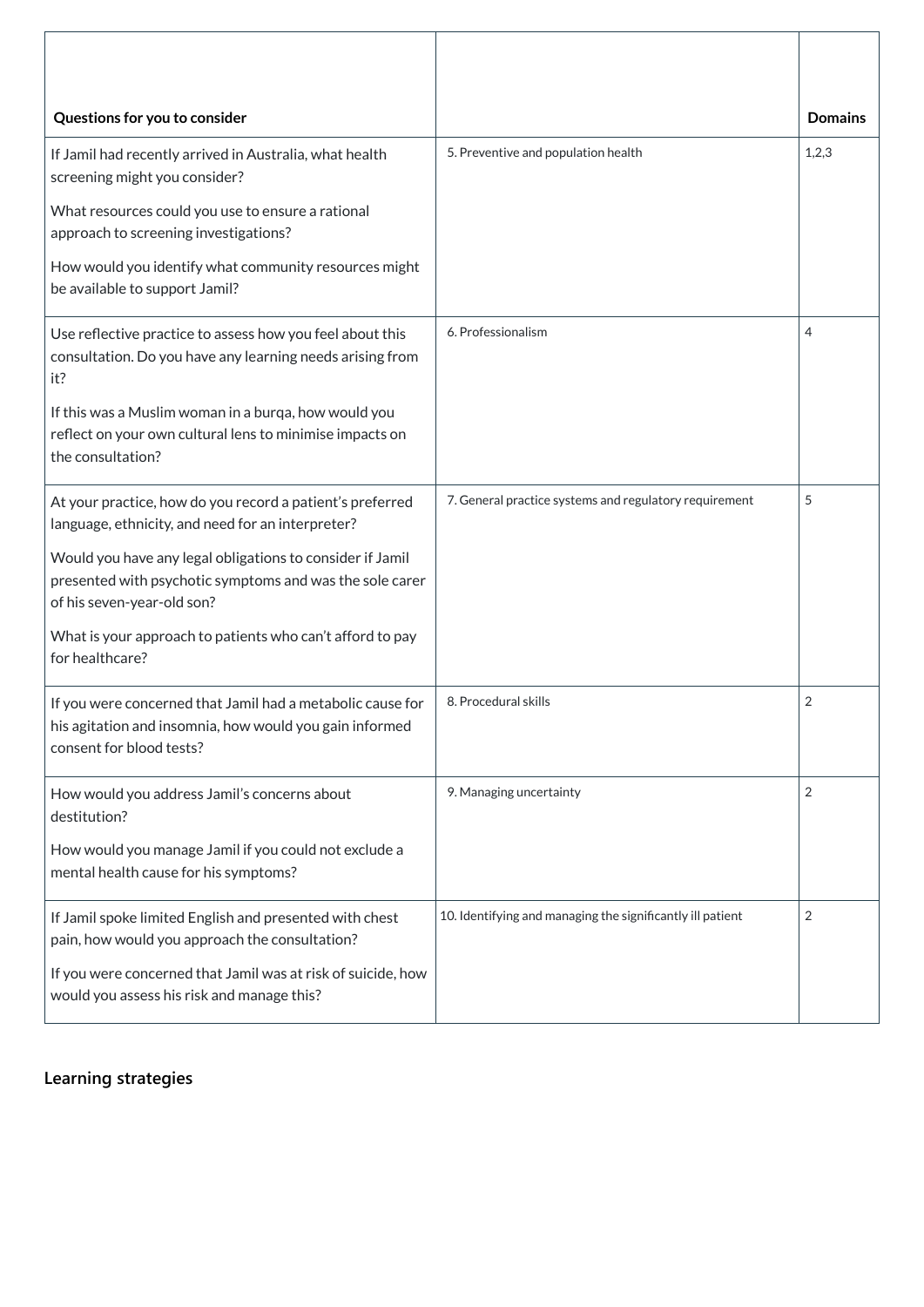# **Instructions**

This section has some suggestions for how you can learn this unit. These learning suggestions will help you apply your knowledge to your clinical practice and build your skills and confidence in all of the broader competencies required of a GP.

There are suggestions for activities to do:

• on your own

 $\bullet$ 

- with a supervisor or other colleague
- in a small group
- with a non-medical person, such as a friend or family member.

Within each learning strategy is a hint about how to self-evaluate your learning in this core unit.

**On your own**

Identify three of your patients from a culturally and linguistically diverse community. Check if interpreters were offered and used in recent consultations.

- What are the main culturally and linguistically diverse populations in your community?
- If interpreters were not offered or used, were there any barriers for you and/or the patient? If interpreters were used, what strategies did you use to communicate effectively? What resources are available to improve your skills in using interpreters in consultations?
- Get feedback from interpreters and patients at the end of consultations about what worked well and what could be improved.

- Do you routinely reflect on your cultural lens?
- Did your cultural bias impact clinical decision-making or management decisions in these consultations? How?
- Did health beliefs or concerns about stigma seem to impact the patients' perceptions of symptoms or treatment?
- What is your supervisor's experience with patients from these communities? What tips or tricks did they suggest to overcome any difficulties that you may have had?

Using practice software, do an audit of your patients who have migrated from a refugee source country and reflect on strategies that you could use to ensure a culturally safe and trauma-informed approach to consultations.

- What questions did you ask to explore whether the person was <sup>a</sup> refugee or seeking asylum, or whether they had experienced trauma?If they were <sup>a</sup> refugee, seeking asylum or had experienced trauma, did you use <sup>a</sup> trauma-informed approach?
- What aspects of culturally safe care did you integrate into the consultations? What could you improve on?
- If the person had spent time in Australian immigration detention or in <sup>a</sup> refugee camp, how might this impact their health?



Present case studies of a few patients from culturally and linguistically diverse communities across the lifespan, including infants and children. Discuss how your cultural lens impacted these consultations.

Choose one of your patients (or your supervisor's patients) from a culturally and linguistically diverse community. Discuss the local referral pathways and resources that are available to improve health and reduce barriers to care.

Do you consider culture and language when referring and linking patients with community resources?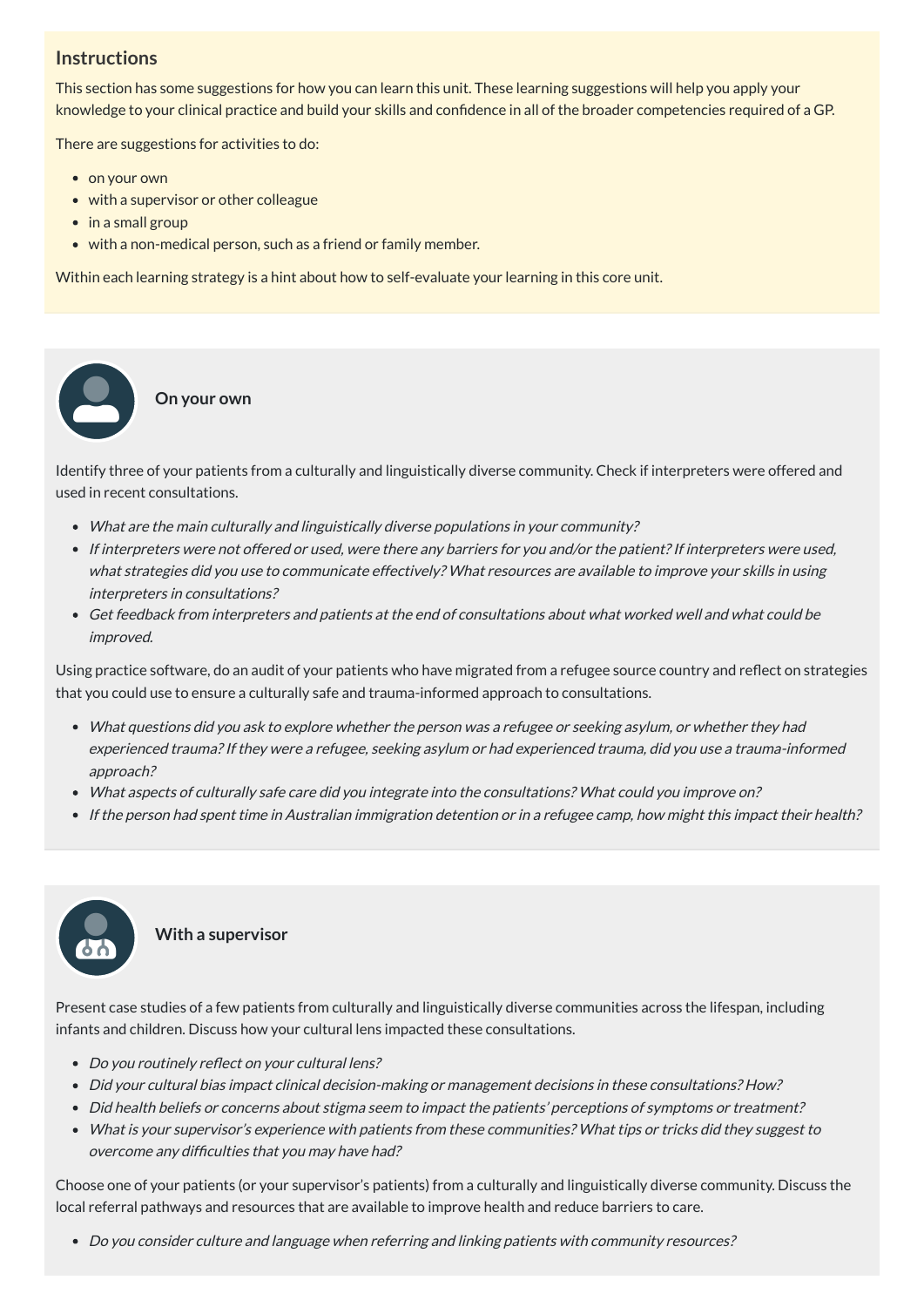What online multilingual and culturally appropriate patient information resources are there? How can you easily access this information? Are there resources for children and adolescents? Are there any visual aids to help patients comply with treatment for common conditions?

Review five of your patients (children and adults) from culturally and linguistically diverse communities. With your supervisor, discuss your approach to prevention (through screening and management) of conditions that the patient may have risk or protective factors for that are related to ethnicity, culture, religion and/or migration experience (eg thalassaemia, developmental delay, diabetes, vitamin D, iron or B12 deficiency, hepatitis B or C, latent tuberculosis, female genital cutting or circumcision).

- Are there guidelines to support your approach or to use as a resource?
- How would your supervisor have managed these patients?
- What strategies did you use to do cultural assessments to understand how culture may impact health or access to care? How did you explore migration experience and/or whether the patient had experienced trauma? Did you consider whether gender-specific care was relevant?
- Ask your supervisor to observe some of your consultations to give feedback on your strengths and areas for further learning.

# **In a small group**

Role-play a consultation with a patient who is a refugee who presents with chronic pain. Consider the potential impacts of trauma on presentation and options for management. Discuss some strategies to sensitively raise the topic of previous torture and trauma with patients. Discuss how experiences of trauma can affect physical and mental health.

- What trauma-informed consultation strategies can you use to explore the effects of trauma on physical and mental health?
- How can the relationship between trauma and physical symptoms be explained to patients?
- What local services and resources are available to provide quality care to patients who have experienced trauma? What if you are based in <sup>a</sup> rural or remote area – are there any telehealth or online resources available?
- How do you incorporate questions about cultural health beliefs and/or stigma into consultations?

Present a case study about a patient who has recently migrated to Australia and outline how you do an evidence-based health assessment. Discuss how your approach incorporates an understanding of their ethnic and sociocultural background and migration experience. Discuss each other's experiences and share resources.

- What resources support evidence-based screening for various culturally and linguistically diverse communities? What factors are important to consider in providing screening?
- Does age-based screening for non-communicable diseases vary for some culturally and linguistically diverse populations?
- Which conditions of public health importance should be incorporated into routine screening of people who migrate to Australia? Do these vary depending on the country of origin?
- How would you undertake catch-up vaccination, if required?
- What resources are available to support decision-making?



Ask a friend or family member who has either migrated to Australia or is part of a culturally and linguistically diverse community about any barriers they have experienced in accessing healthcare.

- Were you surprised by any of the issues identified?
- How could you as a GP address any barriers to healthcare access?

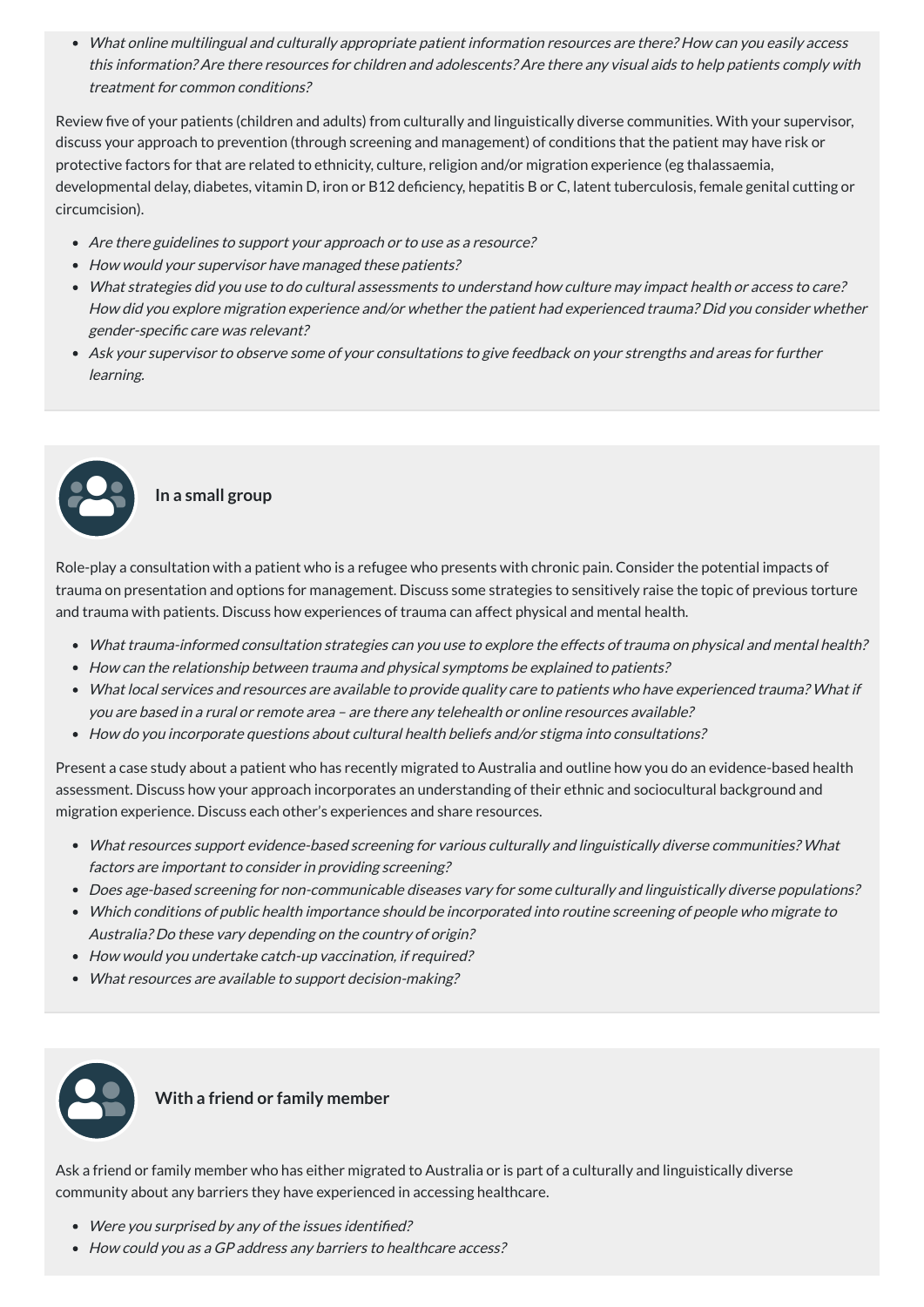Ask a friend or family member to select a region of the world, and then tell them about any specific health screening considerations for that region.

- What resources can help you make decisions about screening?
- What are some common communicable diseases that may be prevalent in this region? Are there any non-communicable diseases that may be more common in this region than in Australia, or present at younger ages? Are there any other factors that may impact the physical or mental health of people migrating from this region?

# **[Guiding topics and content areas](javascript:void(0))**

# **Instructions**

These are examples of topic areas for this unit that can be used to help guide your study.

Note that this is not a complete or exhaustive list, but rather a starting point for your learning.

# **Provide culturally safe and trauma-informed care**

- Identify the need for professional interpreters and use them effectively, including for patients who are more comfortable discussing health issues in their primary language.
- Identify useful resources, including multilingual patient information, online explanatory videos, and visual aids to assist in communication about health issues and management.
- Provide culturally safe care, including undertaking a cultural assessment, and understand:
	- o the meaning of culturally safe care and the skills and knowledge required to support this
	- the role of a cultural assessment in establishing rapport and informing future shared decision-making and improved communication
	- the barriers to care for people from culturally and linguistically diverse communities and specifically for those who have had refugee experiences or are seeking asylum.
- Understand the terms 'cultural bias' and 'cultural lens' and be able to reflect on own cultural lens and bias and how these affect consultations.
- Identify and respond to a disclosure of torture or trauma.
- Use reflective practice to identify when you have found a consultation challenging; seek help from colleagues and practise self-care.

- Consider risk factors and screen for high prevalence communicable diseases common in particular geographical regions:
	- $\circ$  hepatitis B
	- $\circ$  hepatitis C
	- helicobacter pylori
	- human immunodeficiency virus (HIV) and other sexually transmissible infections
	-
	- tuberculosis
	- $\circ$  intestinal parasites.
- Consider risk factors and conduct age-based screening for high prevalence non-communicable conditions common in countries of origin:
	- $\circ$  vitamin D deficiency
	- age and ethnicity-appropriate cardiovascular, type 2 diabetes, and renal disease risk assessment
	- o dental disease.
- Identify common health conditions and understand referral pathways, if required:
	- $\circ$  nutritional disorders (eg iron, B12 and folate deficiencies)
	- $\circ$  inherited anaemias (eg thalassaemia, G6PD deficiency, haemoglobinopathies)
	- mental health conditions (eg post-traumatic stress disorder, somatisation, complicated grief)
	- $\circ$  female genital cutting or circumcision, particularly in prenatal and antenatal settings
	- $\circ$  visual and hearing assessments

#### **Provide preventive care and conduct screening**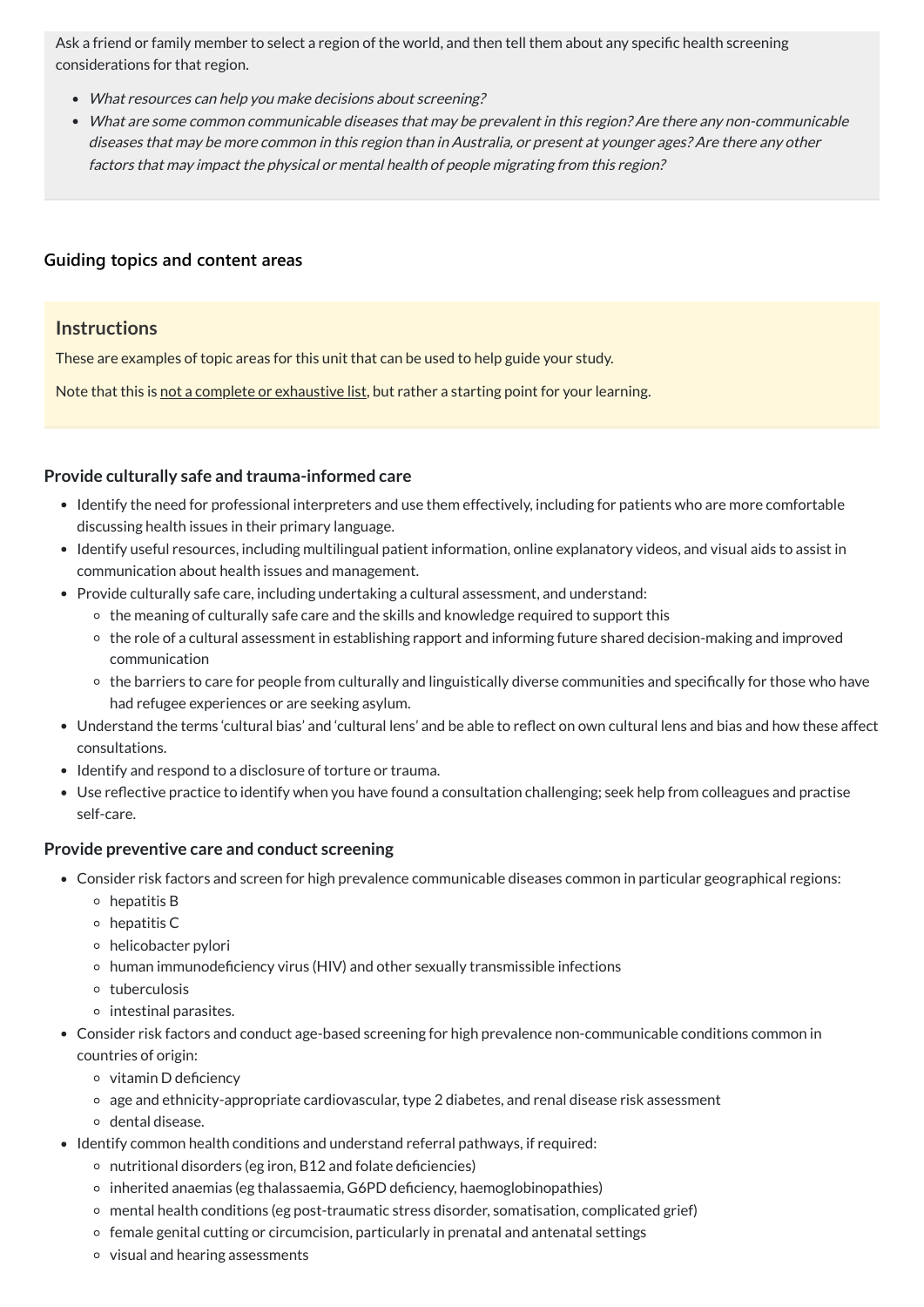- $\circ$  low immunisation rate/catch-up immunisation
- in children and adolescents consider impacts of disrupted schooling, assessment of developmental delay and lead exposure, where appropriate.

#### **Identify and address barriers to care**

- Identify Medicare item numbers that may assist in provision of holistic care to people from culturally and linguistically diverse communities (eg refugee health assessment).
- Identify online multilingual resources and local community referral pathways that might be appropriate for your patients from culturally and linguistically diverse communities and/or who have had refugee-like experiences.
- Identify whether your practice demonstrates that it is 'migrant, refugee and asylum seeker friendly'; for example, through displaying posters about availability of interpreters and provision of multilingual resources.

The following list of resources is provided as a starting point to help guide your learning only and is not an exhaustive list of **all resources.** It is your responsibility as an independent learner to identify further resources suited to your learning needs, and to ensure that you refer to the most up-to-date guidelines on a particular topic area, noting that any assessments will utilise current guidelines.

# **[Learning resources](javascript:void(0))**

• The Royal Australian College of General Practitioners. Refugee and migrant health resources [\(http://www.racgp.org.au/clinical-resources/john-murtagh-library/subject-portals/refugee-and-migrant-health\)](http://www.racgp.org.au/clinical-resources/john-murtagh-library/subject-portals/refugee-and-migrant-health). (Available from the RACGP library.)

# **Instructions**

# **Online resources**

• Australasian Society for Infectious Diseases and Refugee Health Network of Australia. Recommendations for comprehensive post arrival assessment for people from refugee like backgrounds [\(https://www.asid.net.au/resources/clinical](https://www.asid.net.au/resources/clinical-guidelines/unrestricted-clinical-guidelines)guidelines/unrestricted-clinical-guidelines).

A large collection of regularly updated external resources, research papers and guidelines to support provision of care to people from culturally and linguistically diverse communities.

• The Royal Children's Hospital Melbourne. Immigrant Health Clinical Resources [\(http://www.rch.org.au/immigranthealth/clinical/Clinical\\_resources\).](http://www.rch.org.au/immigranthealth/clinical/Clinical_resources)

• Migrant and Refugee Women's Health Partnership. Guide for clinicians working with interpreters in healthcare settings [\(https://culturaldiversityhealth.org.au/wp-content/uploads/2019/10/Guide-for-clinicians-working-with-interpreters-in](https://culturaldiversityhealth.org.au/wp-content/uploads/2019/10/Guide-for-clinicians-working-with-interpreters-in-healthcare-settings-Jan2019.pdf)healthcare-settings-Jan2019.pdf).

An excellent evidence-based resource focused on primary care provision to refugees and people seeking asylum.

Foundation House. Australian Refugee Health Practice Guide 2021 [\(https://refugeehealthguide.org.au\).](https://refugeehealthguide.org.au/)

National, state and territory-based referral pathways for refugees and people seeking asylum.

Australian Refugee Health Practice Guide. Referral pathways [\(http://refugeehealthguide.org.au/referrals\)](http://refugeehealthguide.org.au/referrals).

An evidence-based resource focussing on screening for and presentations of the common conditions and health issues affecting refugees, including communicable and non-communicable conditions across the lifespan.

A comprehensive range of clinical guidelines and useful resources that is regularly updated.

An excellent RACGP-endorsed resource with helpful tips on using interpreters effectively.

Health and wellbeing resources in over 100 languages, searchable by language and topic.

• Centre for Culture, Ethnicity and Health. Health translations

[\(http://www.healthtranslations.vic.gov.au/bhcv2/bhcht.nsf/pages/topics\)](http://www.healthtranslations.vic.gov.au/bhcv2/bhcht.nsf/pages/topics).

A very useful visual prescribing aid.

Easidose [\(http://easidose.com\)](http://easidose.com/).

Regularly updated vaccine catch-up for adults and children.